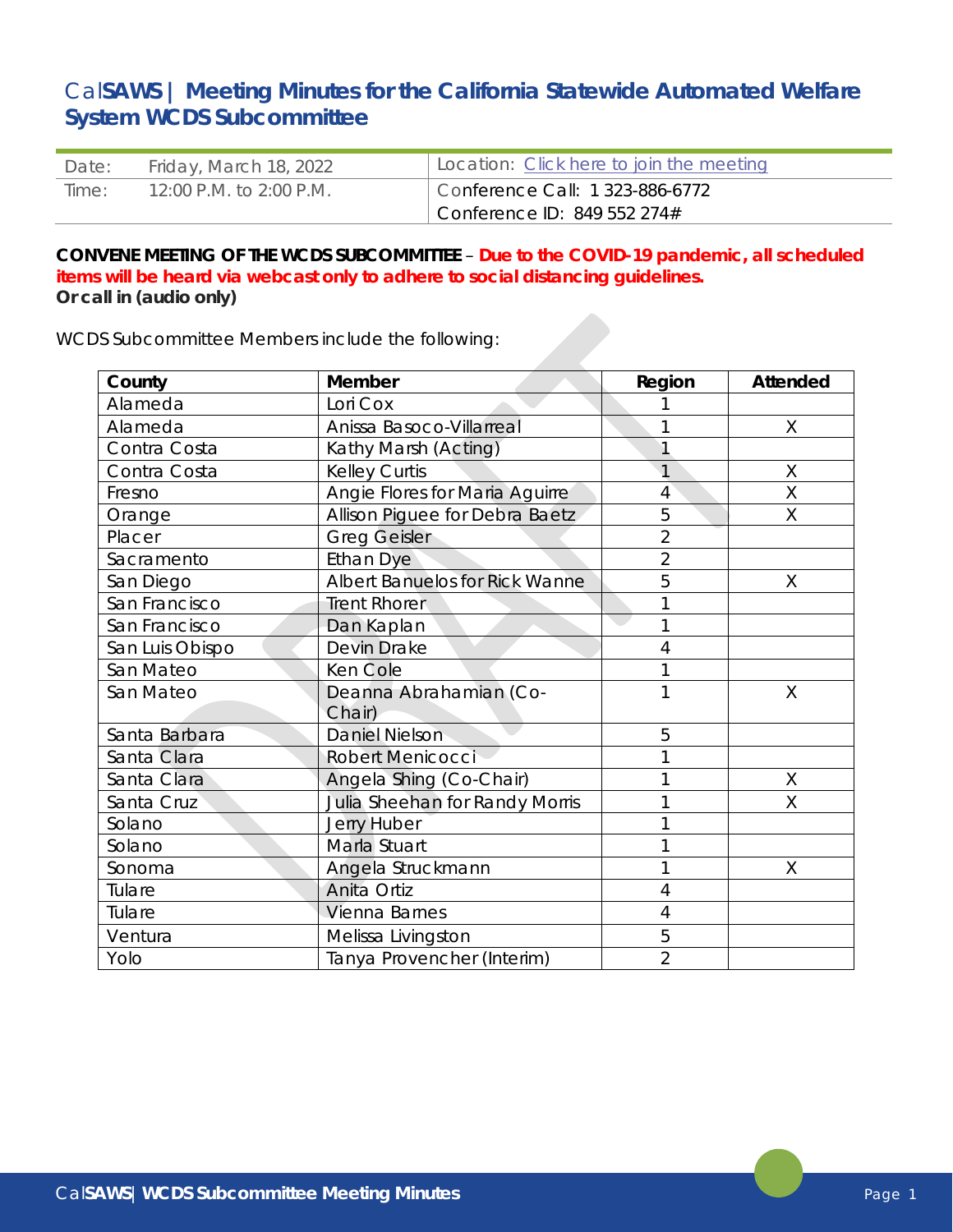#### **PUBLIC SESSION**

## **12:00 P.M. – Convene Meeting of the WCDS Subcommittee**

## **Topic**

1. Call Meeting to Order - Angela Shing

Meeting called to order at 12:02 PM.

2. Roll Call and Confirmation of Quorum - Angela Shing

Roll call taken; quorum met.

3. Public Comment - Angela Shing

Public opportunity to speak on any Item NOT on the Agenda. Public comments are limited to no more than three minutes per speaker, except that a speaker using a translator shall be allowed up to six minutes.

Note: The public may also speak on any Item ON the Agenda by waiting until that item is read, then requesting recognition from the Co-Chair to speak.

No comments or questions.

## **Action Items**

4. Approval of the Minutes and review of the action items - Angela Shing 4.1 January 14, 2022, WCDS Subcommittee

## **Motion to Approve**

**First:** Anissa Basoco-Villarreal, Alameda **Seconded:** Angela Shing, Santa Clara **Vote:**

- Yes Alameda, Contra Costa, Fresno, Orange, San Mateo, Santa Clara, Santa Cruz, Sonoma
- Abstain San Diego
- Not Present Placer, Sacramento, San Francisco, San Luis Obispo, Santa Barbara, Solano, Tulare, Ventura, Yolo

*Motion carried.* 

## **Informational Items**

5. CalSAWS Updates on Key Risks and Mitigation Plans – Arnold Malvick for Greg Elston, Rachel Frey

Slides 8 through 11 – Update on Key Risks, High: Slides outline nine high-level risks currently open and the mitigation plans/status for each. Of special note are: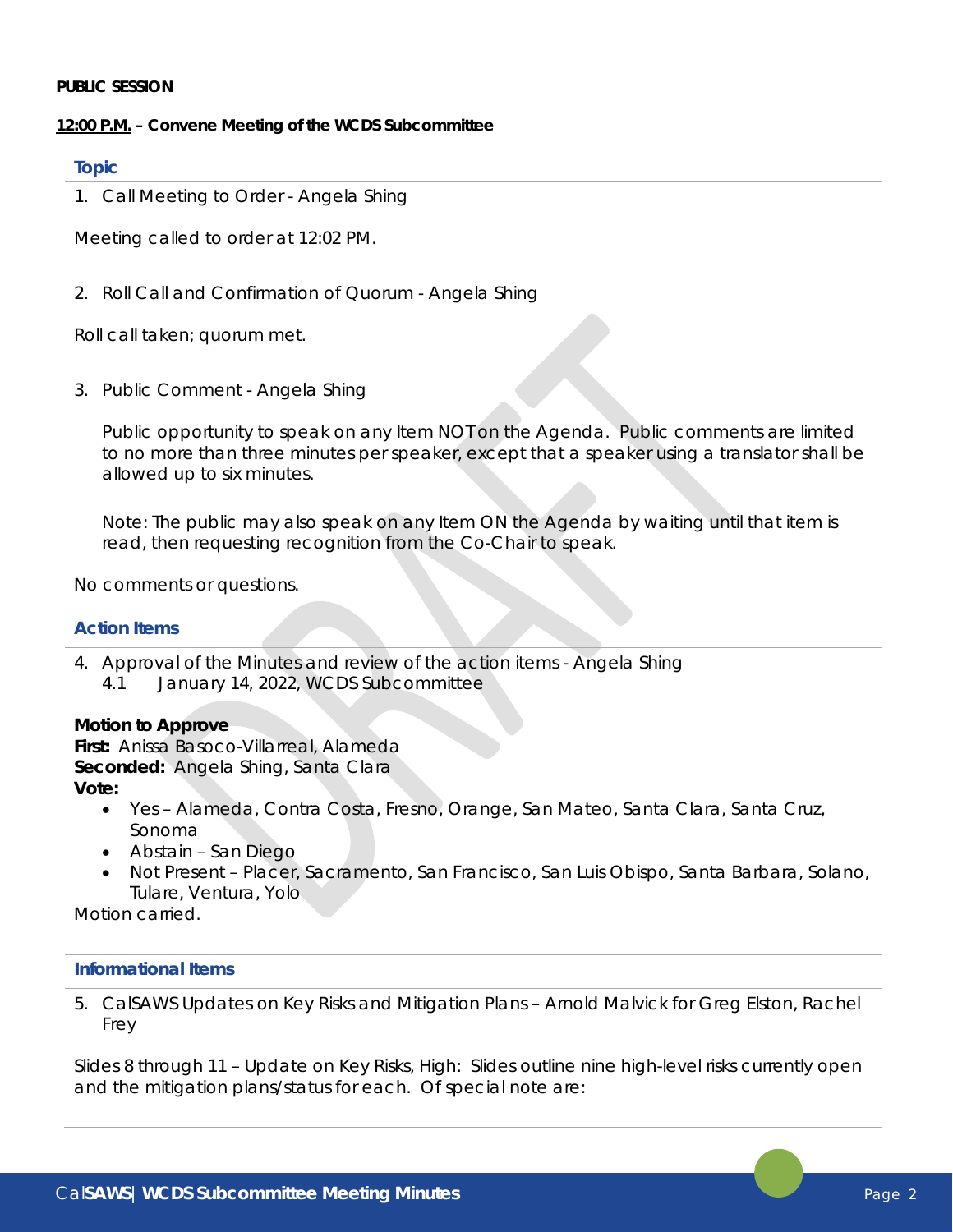- Risk #262 CalWIN Counties' Preparedness for Go-Live This risk escalated from 'medium' last month to 'high' after receiving feedback from counties that more information is needed to complete readiness activities, specifically relating to ad hoc reporting. More detail will be given later in this meeting.
- Risk #268 Implementation Readiness for CalWIN Cutover to CalSAWS As a project management practice, detailed contingency planning is underway in the event mitigation efforts are not successful and the schedule is impacted.
- Risk #270 OCM Guides Per feedback from Wave 1 counties, more information is needed in the OCM Guides. More detail will be given later in this meeting. This was a 'medium' risk last month that has been escalated to 'high.'

Slide 12 – Update on Key Risks, Medium: There is still urgency around medium risks, however there is more time for mitigation. See slide for the mitigation plans for these two risks and current status.

Slide 14 – CalWIN to CalSAWS Conversion Summary, Where we are and what to expect: Slide reviews Case Conversation Rate, Data Quality of Converted Data Test and Auto Case Review.

- Case Conversion Rate 100% of cases are currently converting as expected and will continue to.
- Data Quality Converted Data Test Relates to Risk #263. Although expected, there are many defects which will be resolved before UAT. Current status is 85% executed of overall CDT scripts; the goal is 100% by end of May.
- Data Quality Auto Case Review (formerly EDBC Match) Represents running the converted EDBC and comparing to CalWIN's last run and matching up. The goal is to have a 70-75% case match, resulting in 25-30% of cases needing review.

Slide 15 – Data Quality, Converted Data Test, Status on the Closure of Known CDT Defects: The plan is to resolve all Priority 1 defects before completion of Converted Data Test, by end of April. Priority 2 defects are aimed to be resolved by mock cutover. Priorities 3 and 4 defect will undergo analysis to understand impacts to counties and be resolved by end of summer, two months before counties' Go-Live.

Slide 16 – Data Quality – Auto Case Review (ACR), How CalSAWS Automatically Reviews Data Quality: We're currently at 57% case match with runs done to date. Targeting to have 70-75% case match. Progress is on the right trajectory.

Slide 17 – Data Quality, Auto Case Review (ACR), Additional Information for Counties' Planning Efforts: A yellow banner will appear across case summary pages for those needing review. CalWIN benefits will roll forward while cases await review. The ISS Team will help prepare counties. Process improvements will continue as lessons are learned with each wave.

Slide 18 – Sample Case Review Report 1, No Action Required, Actionable Report Will Be Provided Go-Live: This Review Report will be provided to counties that describe the mismatched cases found and the Worker Action needed for each.

Slide 19 – Sample Case Review Report 2 – No Action Required, Actionable Report Will Be Provided Go-Live: This Review Report will provide mismatched case information such as county, office number, worker number, case number, program, reason, due date, etc.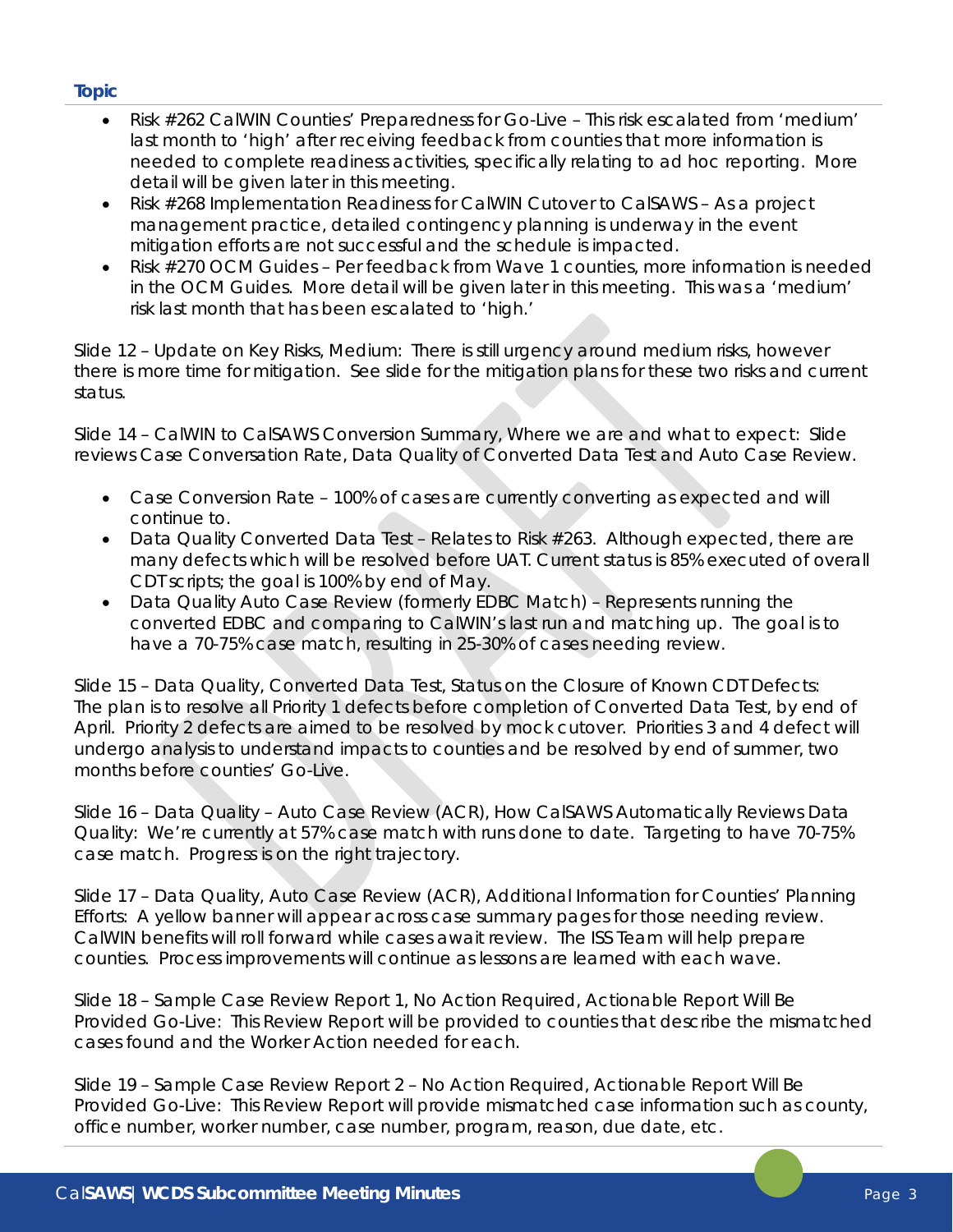Comments / Questions:

- Cases will continue to roll with their prior benefit until the yellow banner issue is resolved, meaning benefits could roll for more than just one month. Note: Action needs to be taken in order for COLAs to be processed therefore planning and strategy is needed to clear the yellow banners.
- It is anticipated that auto case review will reach 70-75% by 6/24 when GDSA is delivered.
- A listing of cases that need to be 'touched' could be generated as a result of mock cutovers and delivered to counties prior to their go-live to help with planning. Note: Lists will be representative of mismatched cases found at that point in time.

Slides 21, 22, 23 – Risk 262, Risk Statement and Findings: This risk was created based on county feedback; they need more information from the consortium in order to be prepared for Go-Live. The QA vendor has recommended proactive management of readiness activities, clear direction and timelines, etc. resulting in the development of a county-specific workplan, an implementation readiness checklist and focused sessions with counties for areas such as ad hoc reporting, security profiles, lobby management, imaging, helpdesk, contact center, task management, fiscal and more. Will also have walkthroughs to review planned start, finish and ongoing county activities. The Targeted Onsite Support Team works with counties in readiness efforts.

Slide 24, 25, 26 – Risk 270, Risk Statement and Findings, Mitigation, Milestones and Timelines: This risk was escalated from a medium risk to high. Change Discussion Guides are a tool that cover daily process procedures for staff roles. Wave 1 counties requested that the guides be more comprehensive; more information is needed in some areas. Opportunities for counties in the system will also be identified. A Draft guide is due to counties by end of March for review, response and approval. Guides need to be finalized and shared with counties by 5/20 before formal training begins 6/6/2022. CDGs will also be refined where needed.

No further comments or questions.

- 6. Conversion Updates Keith Salas, Roger Perez, Paul Trisler
	- 6.1 Converted Data Testing

Slide 28 – Converted Data Testing, Execution Status: Testing started in November and will run through the end of May. There are approximately 1,900 end-to-end scripts to test. Additional resources were onboarded in December to accelerate testing efforts. As of last week, 85% of test scripts were executed with 48% passing and 37% failing; the remaining 15% are pending. The Team's current focus is assembly testing of defect resolution and executing failed test scripts.

6.2 CalWIN Wave Go-Live Dates

Slide 29 – CalWIN Go-Live Dates: See slide for each Wave's Cut-Over and Go-Live dates based on technical and business analyses and input/agreement from counties. There are two options – the last weekend of the month or second to the last weekend of the month. Appreciation was given to Directors, Assistant Directors, OPAC, Regional Managers and all for their support in determining the schedule.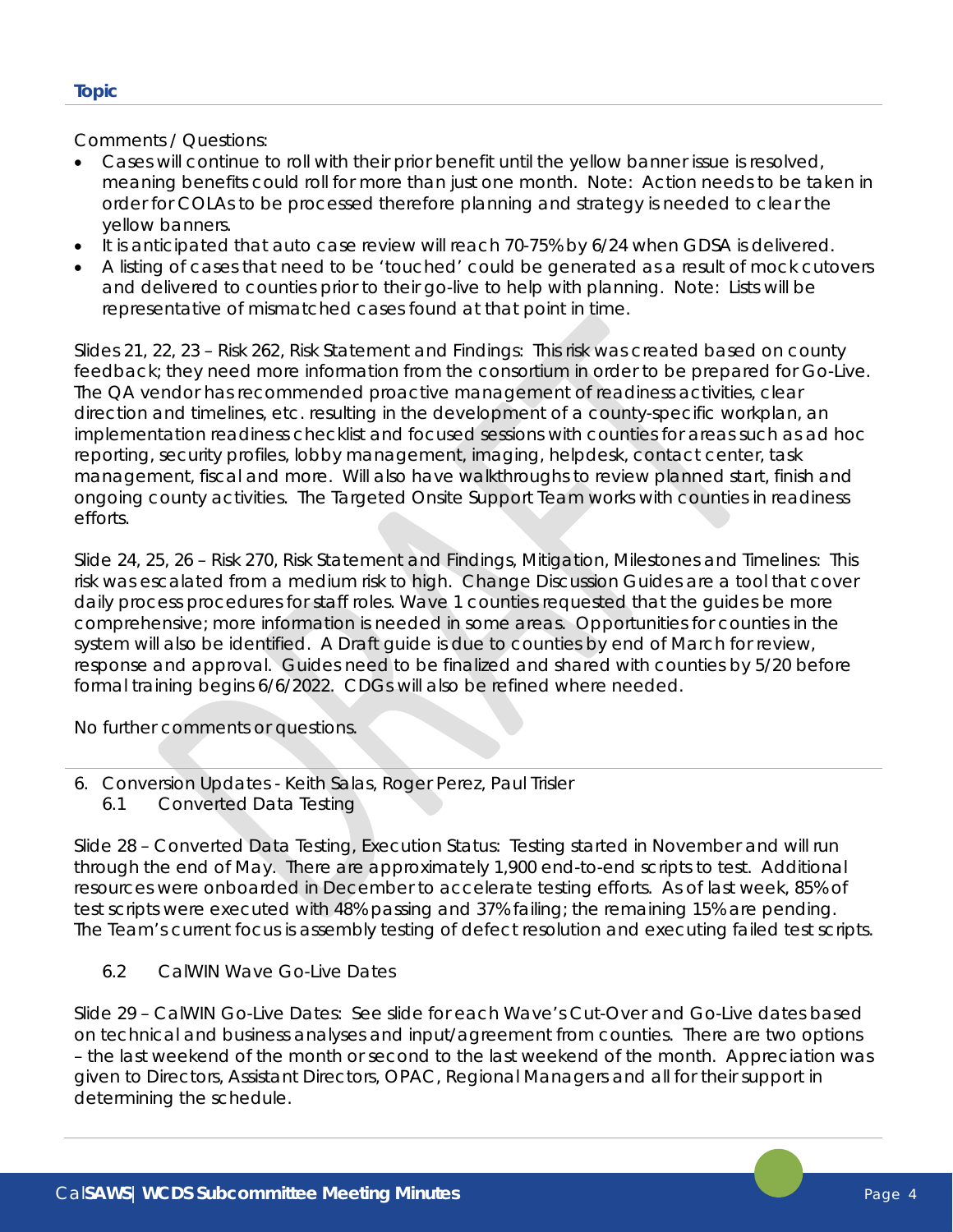Comment: As we move through each wave's implementation, there may be value in having facilitated discussions at future WCDS Subcommittee meetings around lessons-learned for the benefit of subsequent waves/counties.

No further questions or comments.

7. CalWIN Implementation Support Services Update - Cathryn Van Namen, Nicole Williams, Renee Carter

Slide 32 – Actions for CalWIN Counties to Migrate to CalSAWS: Slide outlines activities needed from a county perspective for implementation that ISS will support counties through:

- Learn (process changes, instructor-led system training, knowledge sessions)
- Decide (county configurations, user security staff plan)
- Validate (system functionality, converted cases, to-be flows)
- Preparation (manuals, reports, etc., data cleansing, user security, county configurations, communications)
- Transition (validations, work yellow banner cases, issues/concerns)

Slide 33 – What Will Support County Learning, Decisions and Preparation for Organizational Readiness: The Project has augmented existing information – quick references guides, job aids, etc. – with more user-friendly information/support, including business processes, Change Discussion Guides, Change Network Champions engagement, Training Materials, Quarterly Readiness Surveys, Communication Plans for all levels, etc. The Buddy County concept has been successful. There is a lot of work underway in Regions 4 and 5; lessons-learned are being applied from C-IV's migration into CalWIN's.

Slide 34 – When Key Activities Occur for County Organizational Readiness, Wave 1 Schedule: Shows timeline for the next 30 days for Training, BPR refactoring sessions and change management activities.

Slide 35 – What Will Support County Decisions, Validation and Preparation for System Readiness: There are a series of activities that the Project will help counties prepare for validation software/hardware, communications, guidelines, etc. Counties will validate operations readiness, security compliance, etc.

Slide 36 – When Key Activities Occur for County System Readiness, Wave 1 Schedule: Shows critical milestones in the next 30 days that keep us moving forward. To highlight, 1) the Project is focused on preparing for UAT and 2) Yolo and Placer have approved their Contact Center design; development of Contra Costa's continues.

Slide 37 – What Will Support County Learning, Validation and Preparation for Technical Readiness: The Project has been gathering information from counties on their technical, business and security requirements so we can help prepare for technology aspects. The end result is to validate counties' operational readiness, security compliance, successful joint interface partner testing and hardware/software readiness.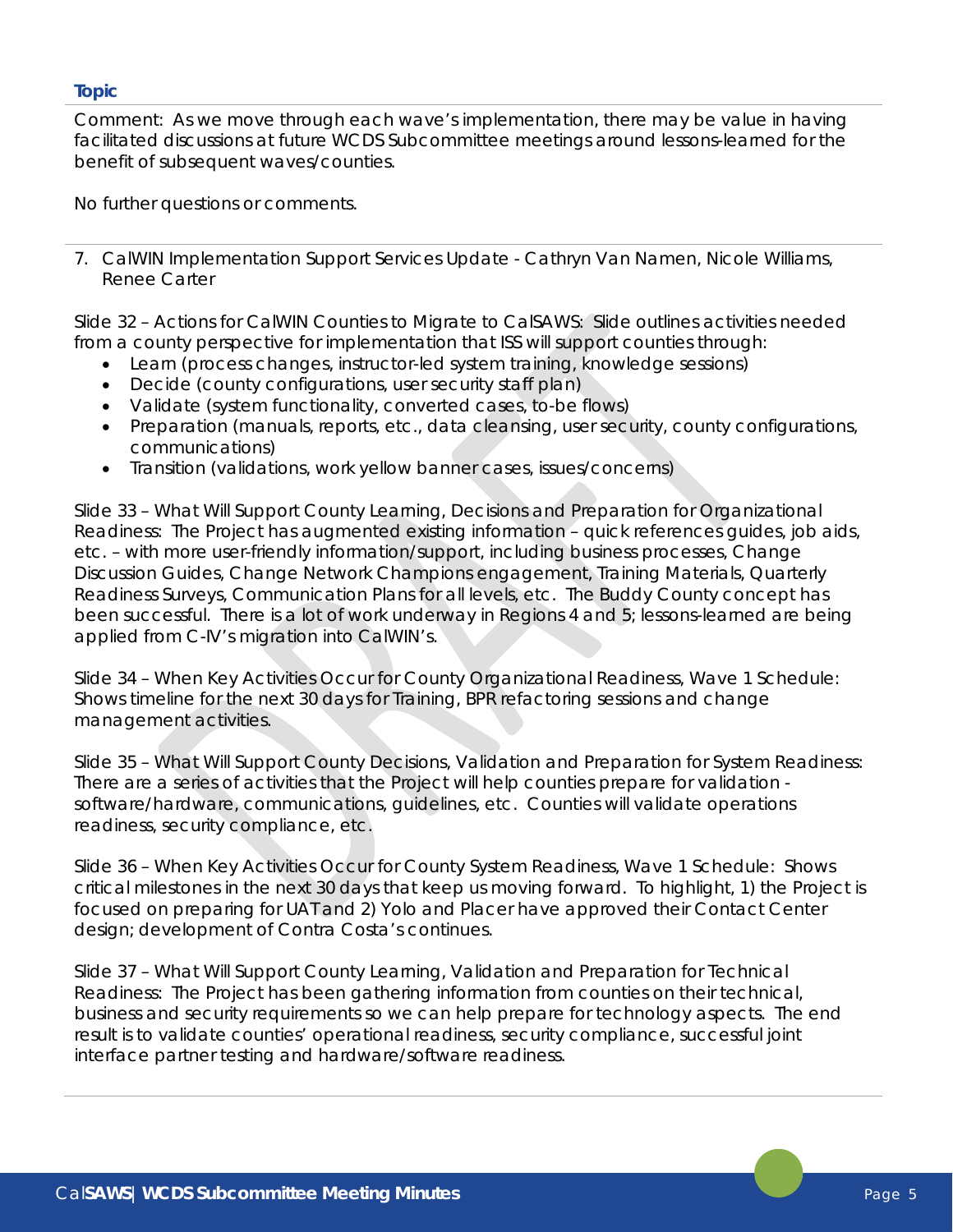Slide 38 – When Key Activities Occur for County Technical Readiness: To highlight current activities, counties are procuring/installing necessary hardware, software, network for UAT and Production readiness.

Slide 40 – BPR To-Be Status: Waves 1, 2 and 3 are on track and the Final Work Product Refactoring is in progress. Wave 4 is on track. Waves 5 and 6 are pending.

Slide 42 – Upcoming OCM Activities: This month, CNC's are engaging Wave 1 in the development of Change Discussion Guides and Wave 2 will participate in T-9 and T-12 Readiness Surveys. In April, Wave 1 will refine CDGs and receive Readiness Survey Results.

Slide 44 – Training, CalWIN ISS Training Development Burndown Chart: Slide displays Instructorled course development status (percentage complete for actual vs. planned).

Slide 45 – Training, Instructor-led Classroom Training Course List and Status: Slide lists the classroom training course titles and level of completion for each.

No comments or questions.

8. CalWIN/CalSAWS UAT Preparation Update – Peggy Macias

Slide 47 – Complimentary CalWIN Efforts, CalSAWS Functionality and County-Specific Data: Slide details plans for UAT Execution, Process Simulation and County Data Validation.

Slide 48 – CalSAWS UAT Effort, UAT and County-Specific Data: The objective is for county users to validate end-to-end system functionality with Wave 1 converted data and Wave 1-6 new data. Preparation is scheduled for 5/2/2022 to 6/24/2022 with execution set for 6/27/2022 to 9/2/2022.

Slide 49 – UAT CalWIN, County UAT Timeline: County Test Scenario reviews concluded March 4, 2022; feedback received is under review through March 18, 2022. Script development and participant selection for UAT execution will commence.

Slide 50 – CalSAWS CalWIN Test Reviews, CalWIN County Feedback: Slide shows detail on the test scenario feedback received from counties. The team will address all feedback received; aiming to complete today. 141 identified scenarios were received to review and determine if the recommended scenario is included elsewhere or if it is an existing scenario that can be enhanced. The team is also analyzing the applicability to CalSAWS functionality.

Slide 51 – CalSAWS CalWIN UAT Upcoming, Preparation Activities: This month, test scenarios were received and are being reviewed, test script development will begin and CRFI responses with counties' UAT participants are due. In April, CalSAWS will confirm participant selection for UAT, share UAT participation environment access forms and coordinate the loading of supporting software for UAT environment and tools, i.e., VPN, conduct UAT tester Learning Management System (LMS) access validation. In May and early June, training will commence.

No comments or questions.

9. CalSAWS Ad-hoc Reporting – Laura Chavez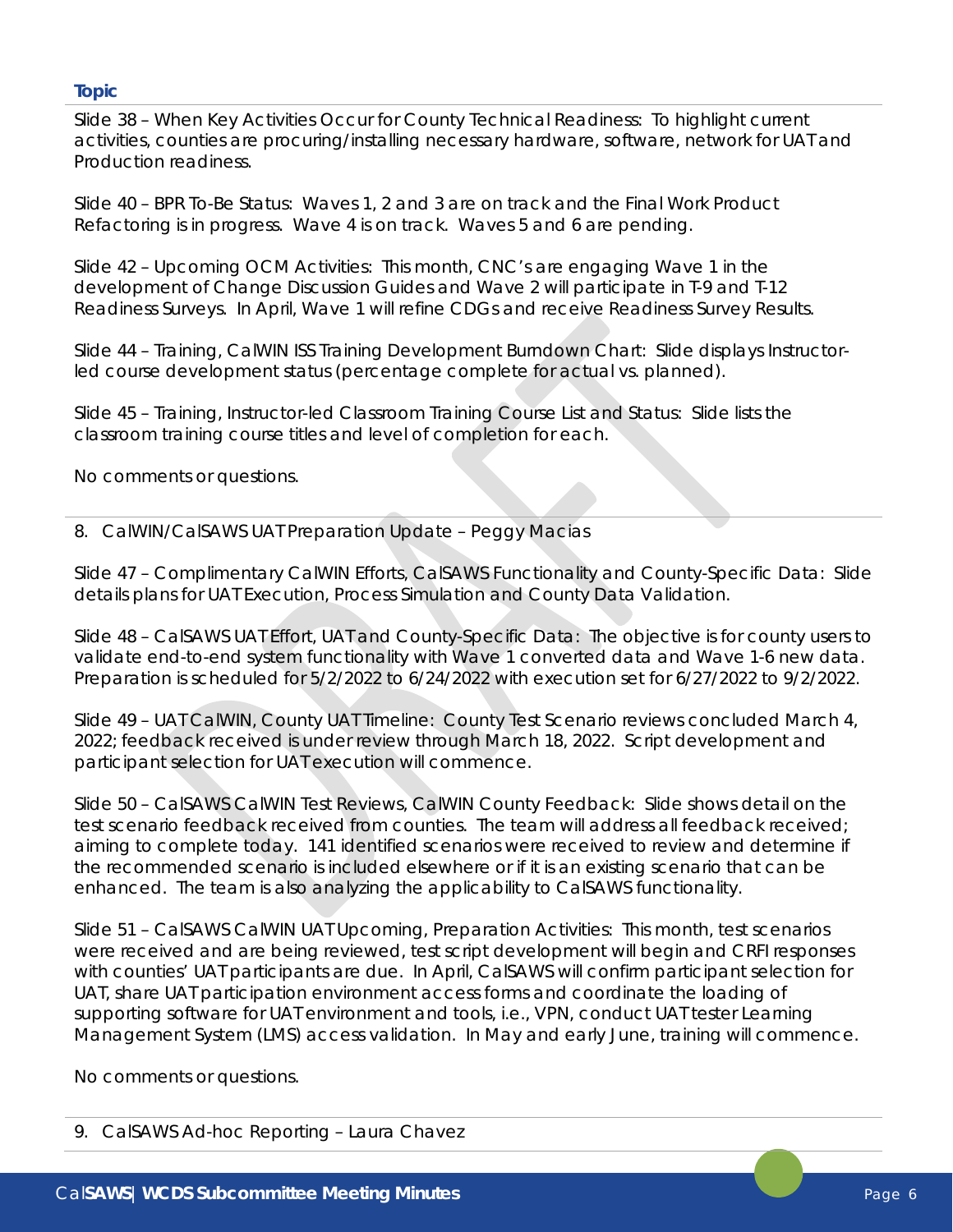Slide 54 – CalSAWS Ad-Hoc Reporting, CalWIN to CalSAWS Readiness Approach and Timeline: Counties have expressed the need for a robust strategy for pulling data reports. The approach is outlined in four categories – Education, Onboarding, Refactoring and Enhanced Support. One-on-one sessions will be scheduled with each county to review existing reports in CalSAWS and obtain counties' lists of ad hoc reports that they generate. We can then compare the lists to see of any matches. Information collected will be shared with the Implementation Team for inclusion into OCM materials. Documentation can serve as a cross-walk/map for users. We will collaborate with counties' ad hoc developers to identify remaining reports to generate. Efforts can then focus on refactoring/onboarding and how the Project can support counties.

Slide 55 – CalWIN Counties, Ad-Hoc Reporting, Wave 1 Curriculum, Activities, Training, and Milestones: Wave 1's kick-off and discovery sessions have already taken place. We are moving into navigation overview (how to find reports in CalSAWS), then we start to identify data sources for counties' use/accessibility, followed by data dictionary training.

Slide 56 – CalWIN Counties, Ad-Hoc Reporting, Wave 2-6 Curriculum, Activities, Training, and Milestones: Discovery Sessions will start at T-12 Go-Live, followed by the same sequence of activities done for Wave 1.

Slide 57 – CalWIN Counties, Ad-Hoc Reporting, Discovery Meetings Schedule: Slide shows the meeting schedule for each county and completion status for each.

No comments or questions.

10. CalSAWS Procurement Update – Tom Hartman

Slide 59 – CalSAWS M&O Procurement, Key Procurement Tasks: Slide lists the key procurement tasks and the anticipated schedule. The Draft RFP will be submitted to the State on 3/24. A walkthrough of the documents is set for 3/25. All tasks are on schedule.

No comments or questions.

11. CalSAWS Financial Update – Holly Murphy

Jo Anne Osborn, Application Director and Test Director for CalSAWS, is retiring in June 2022. She has 43 years in our business with 20 years at CalWIN. We give great appreciation for her service! Transition activities for her role are planned.

Slide 61 – CalSAWS Quarterly Financial Update, Overview: Depicts an overview of subsequent slides.

Slide 62 – SFY 2021/22 Financial Dashboard, March 10, 2022: The PMO team submitted the CalSAWS IAPDU on 1/31/22. The 90-day State and federal review and approval process is underway. We have reallocated to address some of the post-Go-Live gaps that were identified (Examples: Client Correspondence and Premise allocations.) CalWIN continues to trend lower for the CalHEERS budget. For C-IV and LRS, we have completed reconciliation and costs are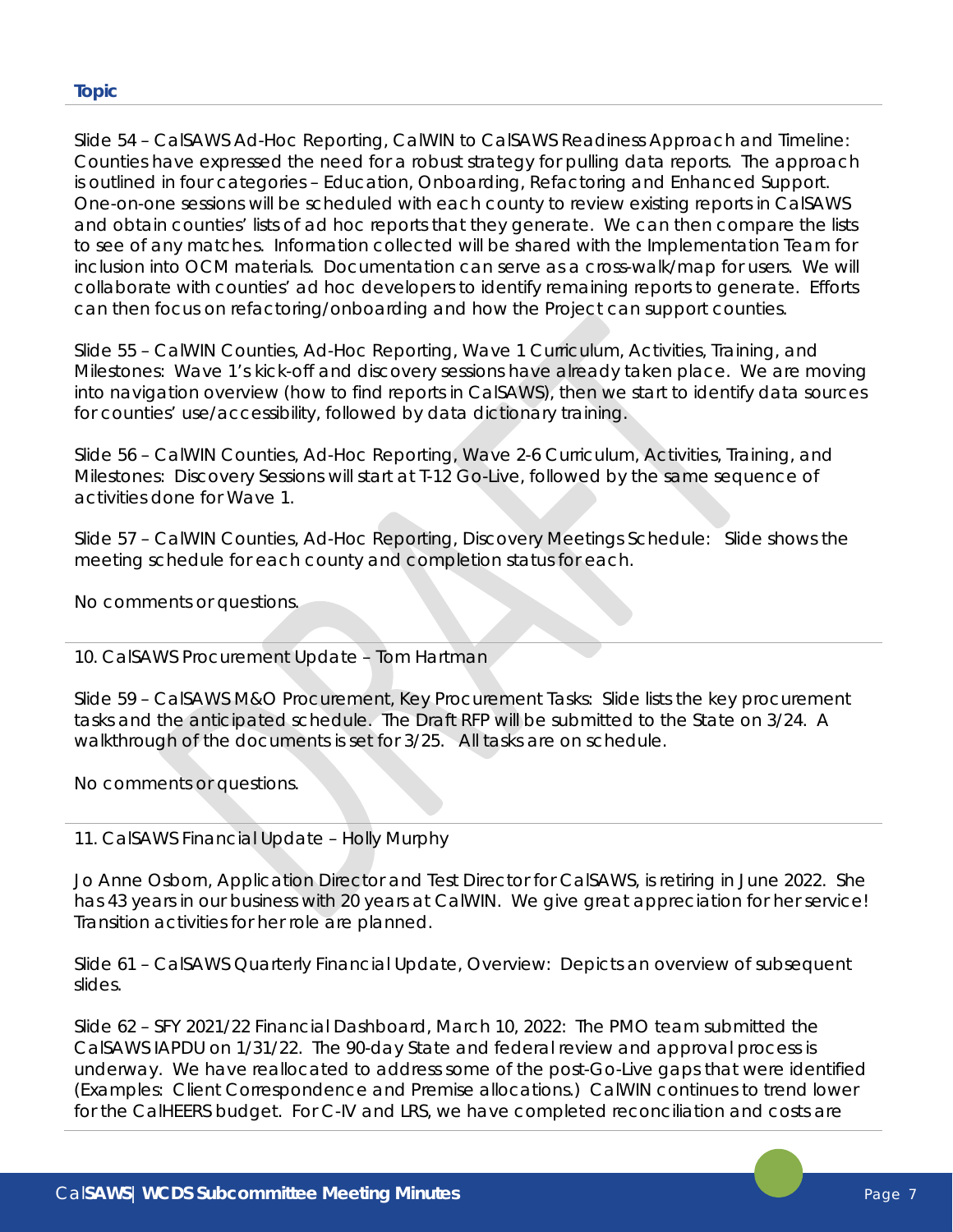final. It is projected that 92% of overall funding will be utilized, leaving \$8MM in savings (primarily CalHEERS funding which cannot be repurposed).

Slide 63 – SFY 2021/22 Consortium Personnel Budget & FTEs: Some tweaks have been made. We remain on track. Counties have had questions about our CSAC Contract that expires at the end of this State Fiscal Year; it has an Optional Extension. That contract was reassigned to the JPA Board in 9/2019. CalWIN counties do not need to take any action. It is being brought to the JPA Board for approval to extend.

Slide 64 – SFY 2021/22 Consortium Personnel Budget & FTEs: A new recruitment has been issued for several positions, including a backfill for Jo Anne Osborn, implementation, training, a CalWIN business analyst and a CalSAWS security analysis. Please see CITs #0077-22 for details.

Slide 65 – SFY 2021/22 Change Budget (Application Maintenance / M&E Hours): Slide outlines the CalHEERS savings and reallocation to M&E to fill post Go-Live gaps.

Slide 66 – SFY 2022/22 Contract Obligations: This slide tracks SLAs. The table at bottom of page tracks contract credits for CalWIN modernization hours being applied to CalSAWS related projects.

Slide 67 – SFY 2021/22 Change Notice Tracking: This slides tracks change notices and approved work orders through 3/14.

Slide 68 – County Support Staff Details: Each county has an allocation for County Support Staff funding in the following areas:

- 1) Planning and Preparation This funding was/is intended to bridge the gap between the start of CalSAWS work and conversion and ancillary activities. Funding concludes at the end of SFY 2021/2022, however Manual Conversion and Ancillary funding will become available.
- 2) Manual Conversion Supports staff that need to touch the case, including case clean-up pre and post Go-Live. Funding was originally allocated for 8 months prior to Go-Live and 4 months after, however counties have had opportunities to adjust the timing of funding based on their work activities and needs.
- 3) Ancillary Systems Supports tasks needed to update and retrofit peripherals at the local level in readiness for production. Funding was originally allocated for 12 months prior to Go-Live, however Counties have had opportunities to adjust the timing of funding based on their work activities and needs.

No comments or questions.

# 12. Policy Update – Lynn Bridwell

Slide 70 – Policy Updates: R68 implemented in February. We are currently in the first week of UAT for the R69 in May.

No comments of questions.

13. Disaster Recovery Drill - Dawn Wilder, Henry Arcangel